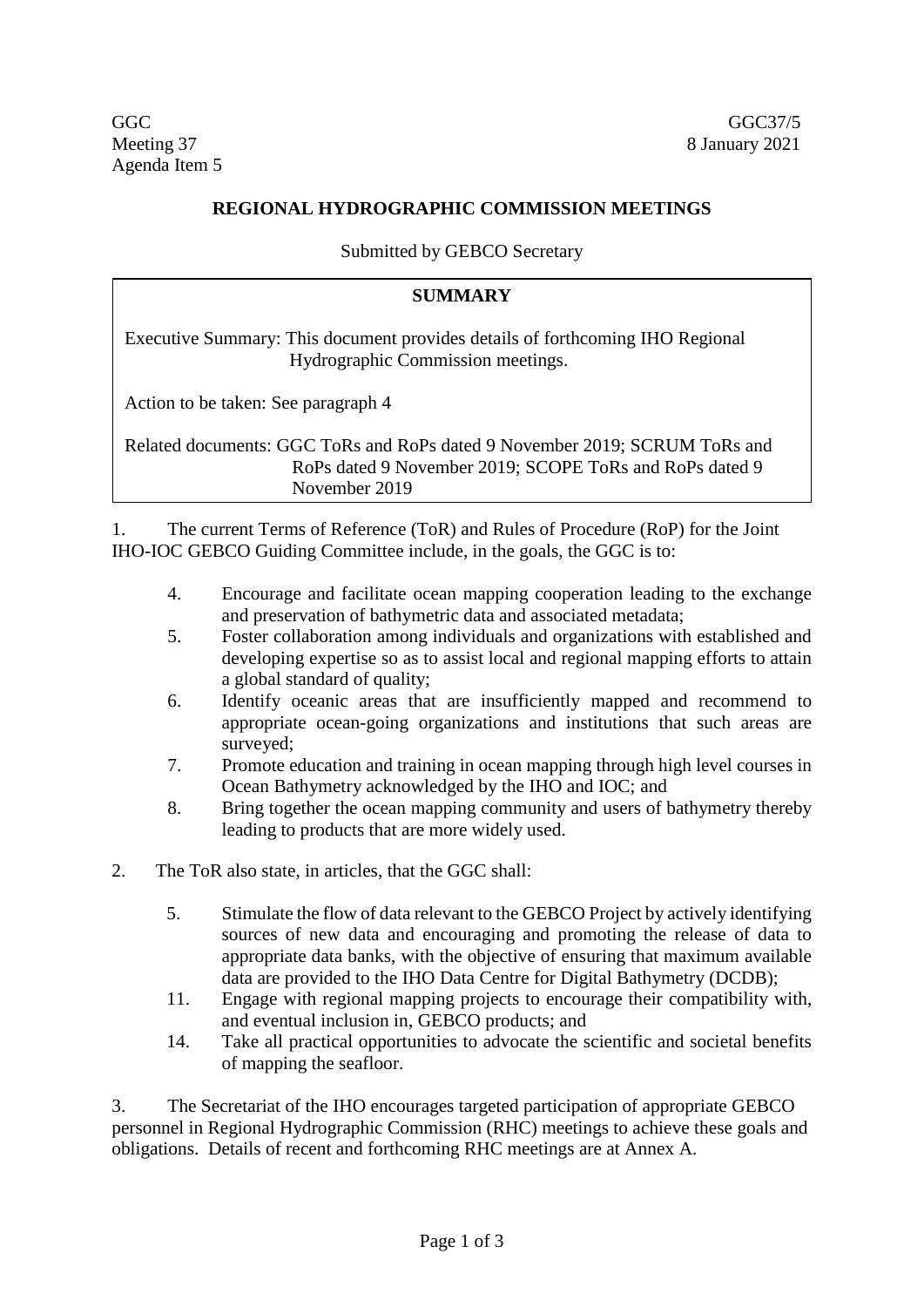- 4. The GGC is invited to:
	- a. **Note** the information provided;
	- b. **Identify and prioritise** RHC meetings at which participation is deemed advantageous;
	- c. **Indentify** appropriate individuals and **allocate** the necessary resources to support their participation; and
	- d. Take any other **Action** deemed appropriate.

Annex:

A. Table of recent and forthcoming RHC meetings.